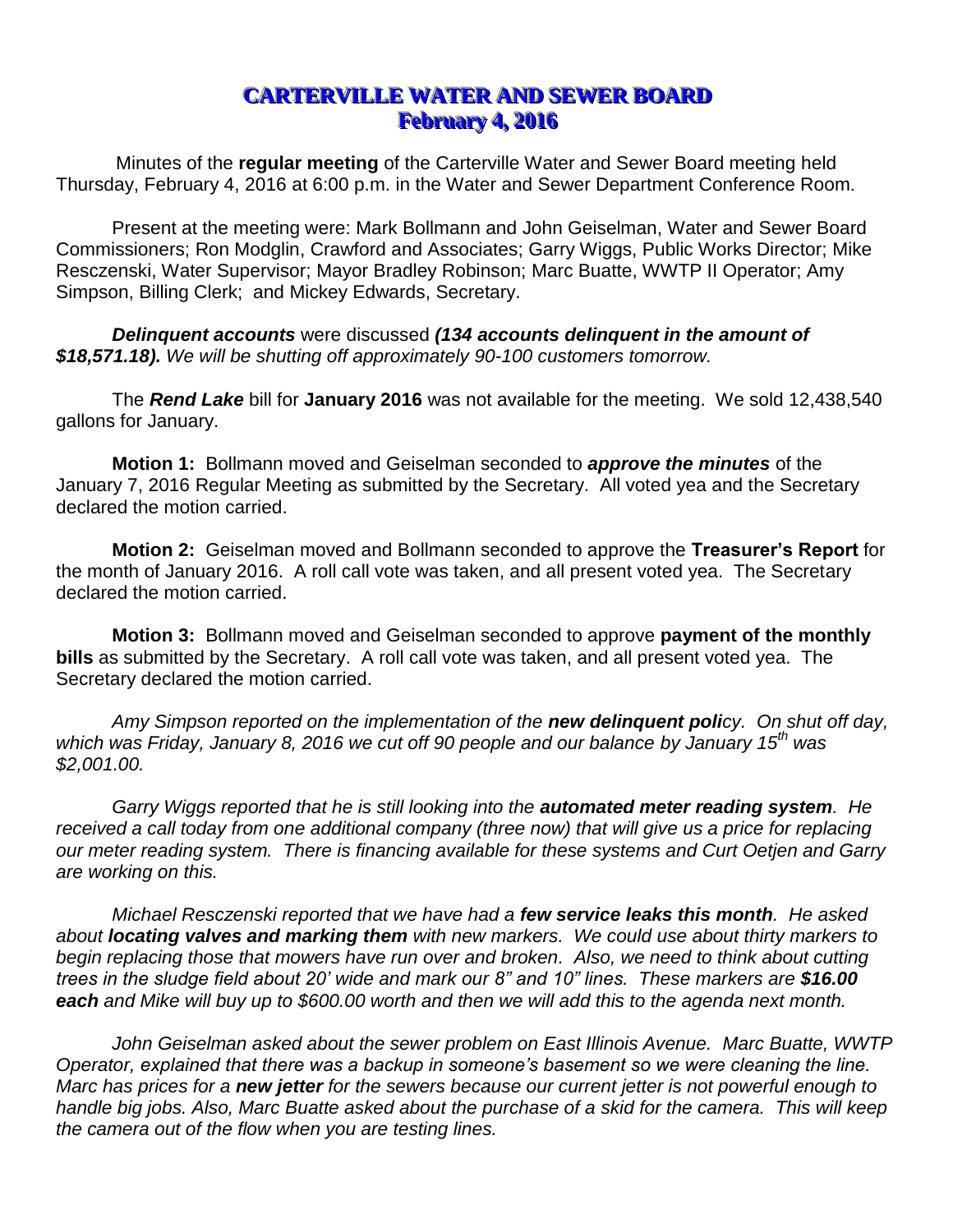Carterville Water and Sewer Board Thursday, February 4, 2016 Page 2

**Motion 4:** Bollmann moved and Geiselman seconded to purchase a *camera skid* from Key Equipment in the amount of \$660.00. A roll call vote was taken, and all present voted yea. The Secretary declared the motion carried.

*Marc Buatte, WWTP Operator, presented information on a new JETTER. The cost is over \$20,000.00 and, therefore, we have to bid this equipment.* 

**Motion 5:** Bollmann moved and Geiselman seconded to write bid specifications for the purchase of a new Jetter machine for the Sewer Plant. *The approximate cost is \$57,900.00 to \$63,000.00.* A roll call vote was taken, and all present voted yea. The Secretary declared the motion carried.

*Marc Buatte announced that the UV Disinfection System is up and running and he would like to have a new piece of lab equipment (an autoclave) on the March agenda.* 

|                                                                                                   | <b>Motion 6:</b> Bollmann moved and Geiselman seconded to approve the following leak credits: |          |          |  |
|---------------------------------------------------------------------------------------------------|-----------------------------------------------------------------------------------------------|----------|----------|--|
| 01-3031                                                                                           | Angie Hess, 408 Mark Street                                                                   | \$130.04 |          |  |
| 02-3480                                                                                           | Mary Ann Hampton, 315 N. Division                                                             | \$12.58  |          |  |
| 03-2400                                                                                           | Amy & Ron Simpson, 909 Tippit                                                                 | \$10.92  |          |  |
| 04-1773                                                                                           | Lisbeth Boada, 557 N. Division                                                                | \$226.53 |          |  |
| 04-2640                                                                                           | Bud & Mickey Edwards, 313 Prosperity                                                          | \$29.37  |          |  |
| 07-27480                                                                                          | Caldwell Banker Preferred, 100 W. Plaza                                                       | \$47.00  |          |  |
| 19-0810                                                                                           | Matthew Glasser, 13641 N. Greenbriar                                                          | \$32.25  |          |  |
| 20-7000                                                                                           | Southern Illinois University, VTI Campus                                                      | \$190.68 | \$679.37 |  |
| relly unto used also per and all presented under the Center dealerships period the method angular |                                                                                               |          |          |  |

A roll call vote was taken, and all present voted yea. The Secretary declared the motion carried.

*Mickey Edwards asked for a waiver of the reconnect fees for Deborah Hugg and Scott Boone from last month's turn offs. The Commissioners indicated that they did not want these fees waived.*

Ron Modglin, Crawford and Associates, presented bills for the UV Disinfection System

**Motion 7:** Geiselman moved and Bollmann seconded to pay the following invoices for the *UV Disinfection System*:

| Haier Plumbing        | Pay Estimate No. 3          | \$12,150.00 |
|-----------------------|-----------------------------|-------------|
| Crawford & Associates | <b>Resident Engineering</b> | \$6.643.00  |

A roll call vote was taken, and all present voted yea. The Secretary declared the motion carried.

*The Bar Screen is ready for installation and we have a pay estimate for the design engineering in the amount of \$8,250.00.*

**Motion 8:** Geiselman moved and Bollmann seconded to pay the following bills for engineering design of the Bar Screen:

Crawford and Associates **Design Engineering** \$ 8,250.00 A roll call vote was taken, and all present voted yea. The Secretary declared the motion carried.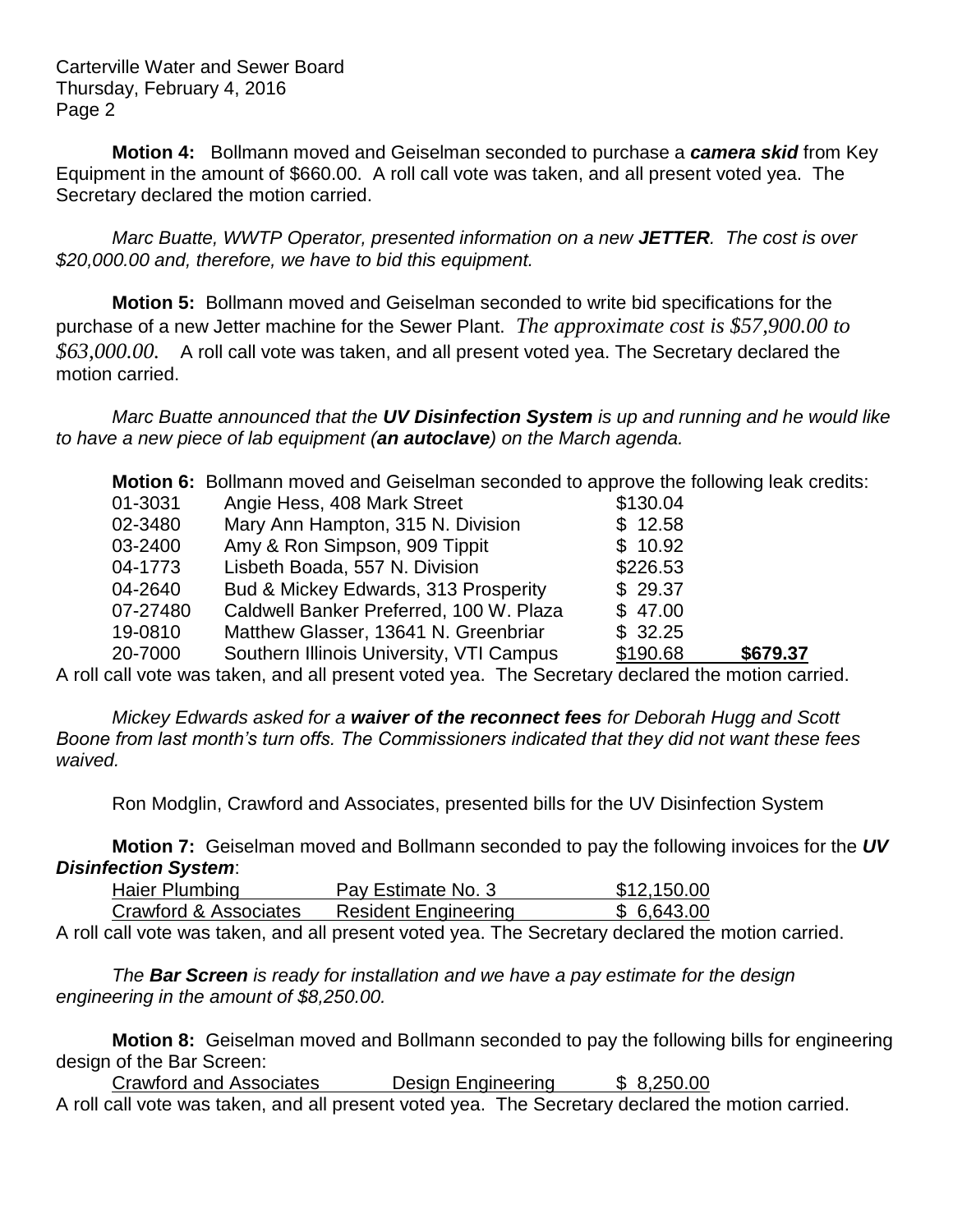*The Grit Chamber design is complete and we have a bill from Crawford and Associates for design but they are still processing the materials for this project.*

**Motion 9:** Bollmann moved and Geiselman seconded to pay the following bills for engineering design of the Grit Chamber:

Crawford and Associates Design Engineering \$ 5,000.00 A roll call vote was taken, and all present voted yea. The Secretary declared the motion carried.

*Ron Modglin explained that Mott Excavating has started the cleanup on the Interceptor sewer line. Garry Wiggs and Ron Modglin have made a punch list for this project.*

*Rodney presented bills for the water extension to the Refuge. The new system is connected*  and Garry Wiggs indicated that we have applied for the operating permit. Amy Simpson reported that *the usage for the campgrounds was 542,400 gallons last month and Ron Modglin talked to U. S. Fish and Wildlife about this usage and they let an open line run. Their bill is \$3,090.38 this month.*

**Motion 10:** Geiselman moved and Bollmann seconded to pay the following bill for the *water extension to the Refuge*:

Dean Bush Construction **Pay Estimate No. 2** \$ 3,994.25 A roll call vote was taken, and all present voted yea. The Secretary declared the motion carried.

*Bishop/Kovach were sent a letter asking that they come into the office to complete their application and they have not responded. We are waiting for the operating permit from I.E.P.A. before we connect to water. However, sewer can be completed as soon as possible. The Mayor received a call from Bishop indicating that he wants to wait until later because of some family celebrations.*

*The Sludge Storage Shed has been permitted and Crawford's office sent a change to I.E.P.A. to move this to the sludge field on Hafer.*

*Garry Wiggs, Public Works Director, presented information from Pittsburgh Tank and Tower inspections of the elevated tank and the ground storage. Rodney Potts has the DVD of the inspection that can be viewed. The hatch on the elevated tank has to be repaired before they can complete the inspection and they can also repair the vents on these tanks before we go out for bids. They will submit an itemized estimate of cost tomorrow.* 

**Motion 11:** Bollmann moved and Geiselman seconded to *allocate up to \$10,000.00 for necessary emergency repairs to the elevated water tower and the ground storage tank* in order to complete the necessary inspections. A roll call vote was taken, and all present voted yea.

*Mayor Brad Robinson reported that he met with the USDA representatives today and was told that there are loan funds available for infrastructure (water tower) as long as we cannot bond for these funds. They offer low interest loans for this type of project.*

*The Jennifer Gerlock waterline replacement and hydrant move is still in Springfield for approval of the construction permit.*